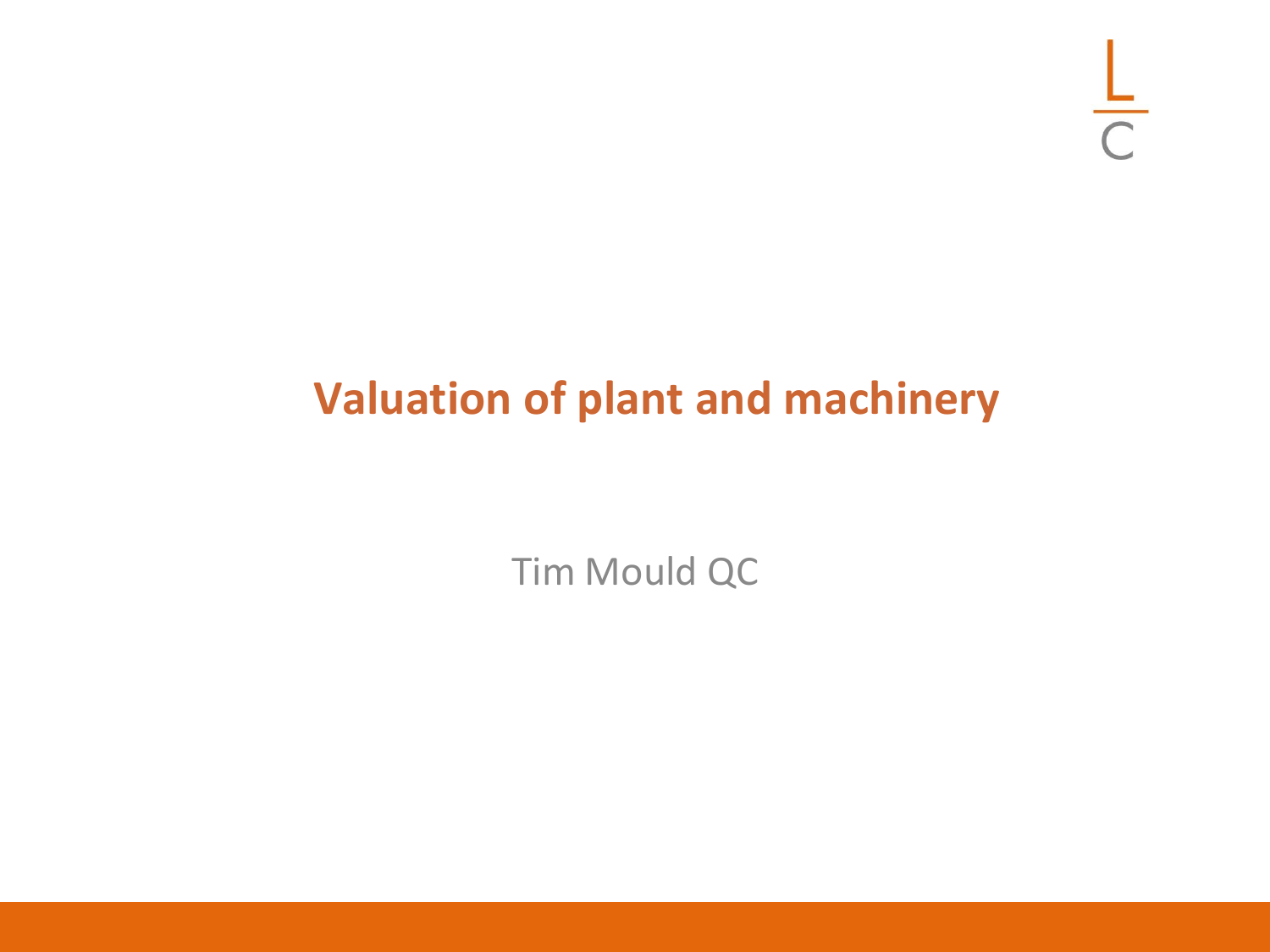#### **Summary**

- Some history
- Rating and Valuation Act 1925
- Townley Mill Company (1919) Ltd v Oldham Assessment Committee [1937] AC 419
- What is "plant" and "machinery"?
- The Wood Committee
- The Valuation for Rating (Plant and Machinery) (England) Regulations 2000
- Berry (VO) v Iceland Foods Limited [2015] UKUT 0014 (LC)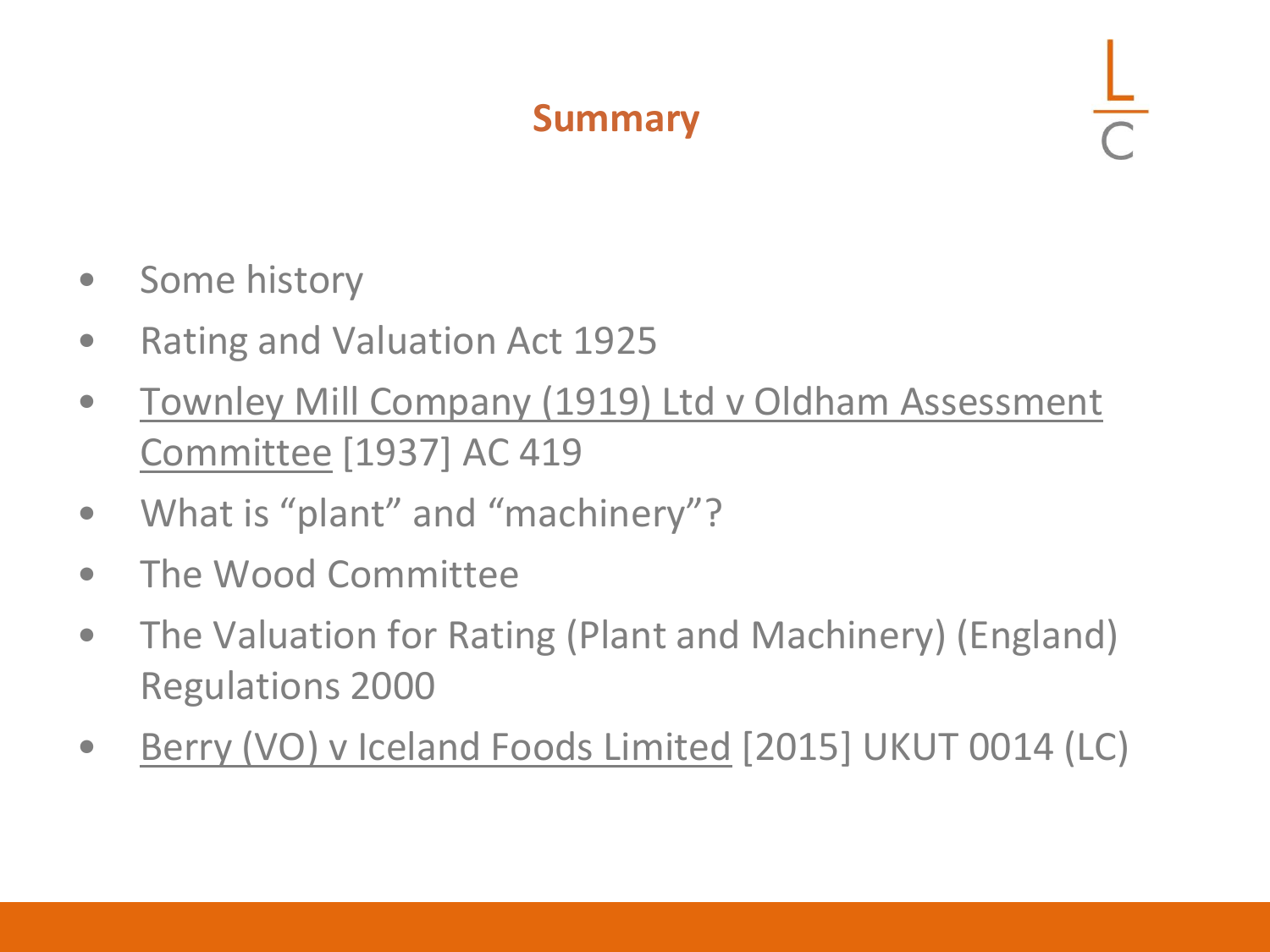## **Some History**

- "From towards the end of the  $18<sup>th</sup>$  century to the passing of the Rating and Valuation Act 1925, there had been controversy as to the inclusion in valuation of machinery and plant, and as to the extent to which (if machinery and plant were included) the valuation was to be affected. The series of judicial authorities on this subject extends from  $R$  v St Nicholas, Gloucester (1783) Cald. 262 to Kirby v Hunslet Union [1906] AC 43 and Smith v Willesden Union [1919] 89 LJKB 137."
- Ryde on Rating  $13<sup>th</sup>$  Ed. p.183.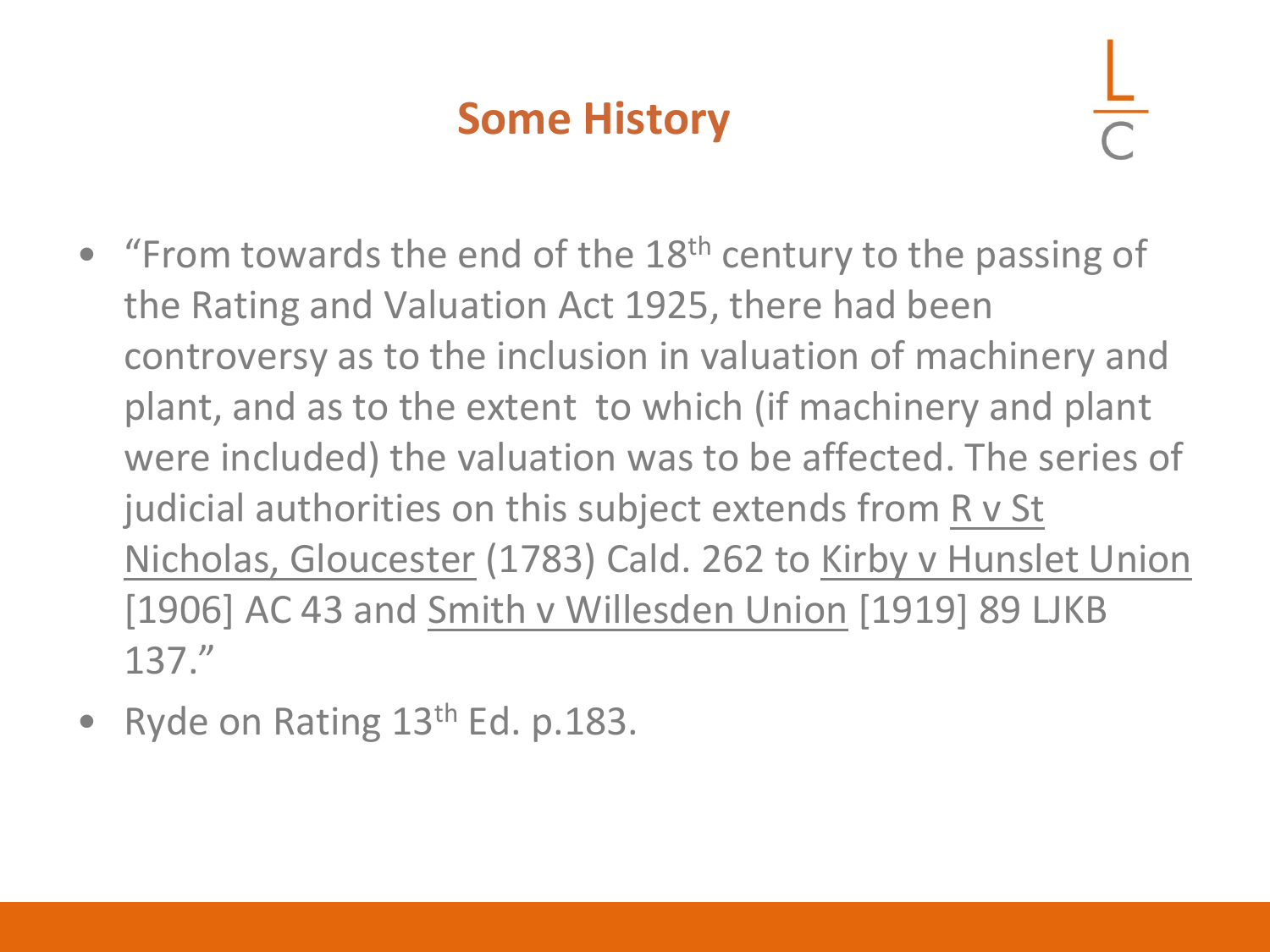## **Context for Rating and Valuation Act 1925**

- Kirby v Hunslet Union [1906] AC 43
- All plant and machinery present on a property should be treated as part of the hypothetical letting.
- The rating authority should value the hereditament equipped with plant and machinery as it appears to the eye.
- Smith v Willesden Union [1919] 89 LJKB 137
- The hereditament must be valued on the assumption that the hypothetical landlord provides at his own expense the plant and machinery as well as the land and buildings, and that the hypothetical tenant pays a rent for all that is so provided.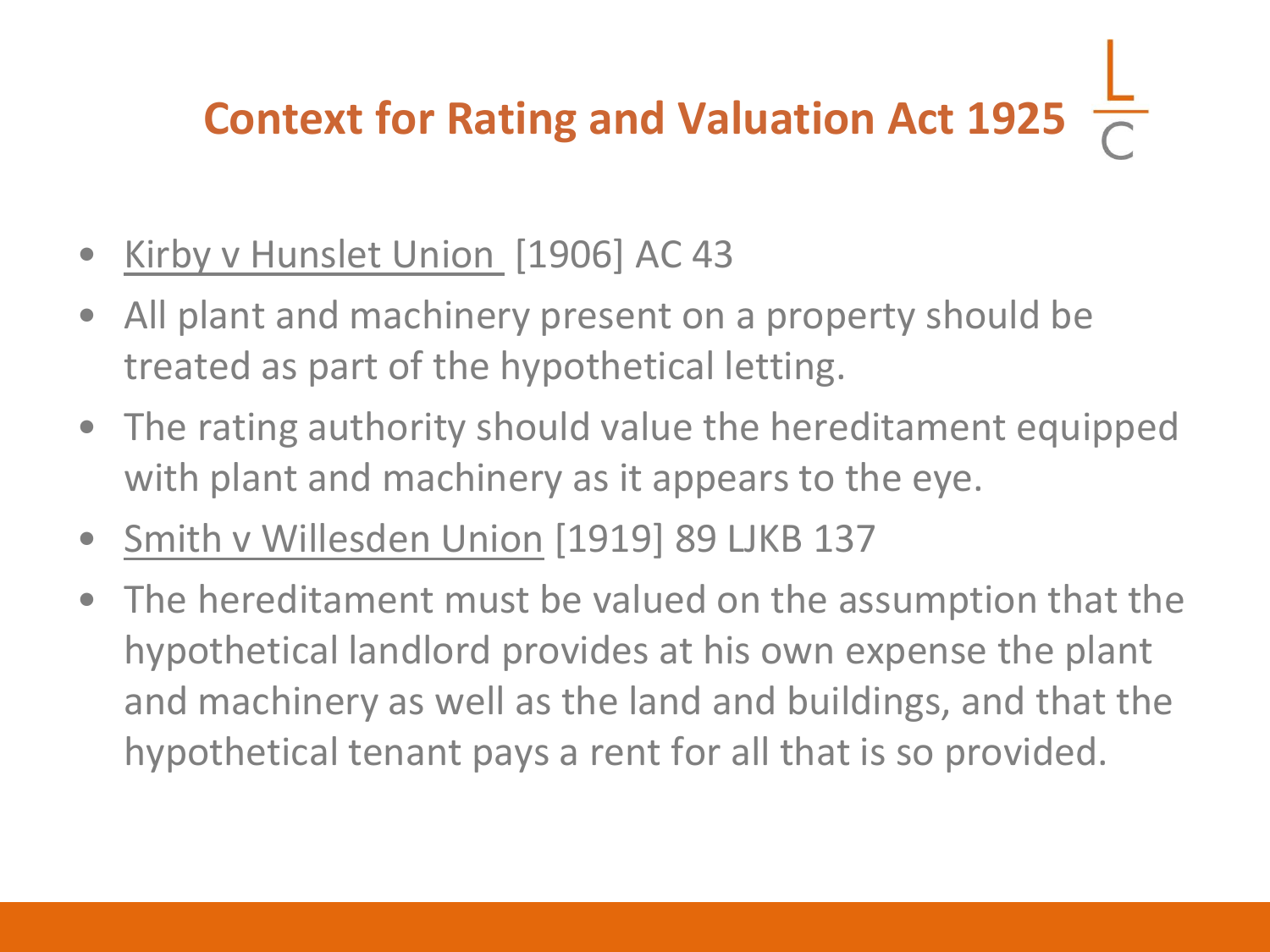## **Rating and Valuation Act 1925 s.24**

- (a) All such plant and machinery in or on the hereditament as belongs to any of the classes specified in the Third Schedule to this Act shall be deemed to be part of the hereditament.
- (b) Subject as aforesaid, no account shall be taken of the value of any plant or machinery in or on the hereditament.
- 4 classes of machinery and plant specified in 3rd Schedule.
- Plant and Machinery (Valuation for Rating) Order 1927 prescribed items of plant and machinery falling within those classes.
- On written request, VO to furnish particulars of plant and machinery treated as forming part of the hereditament.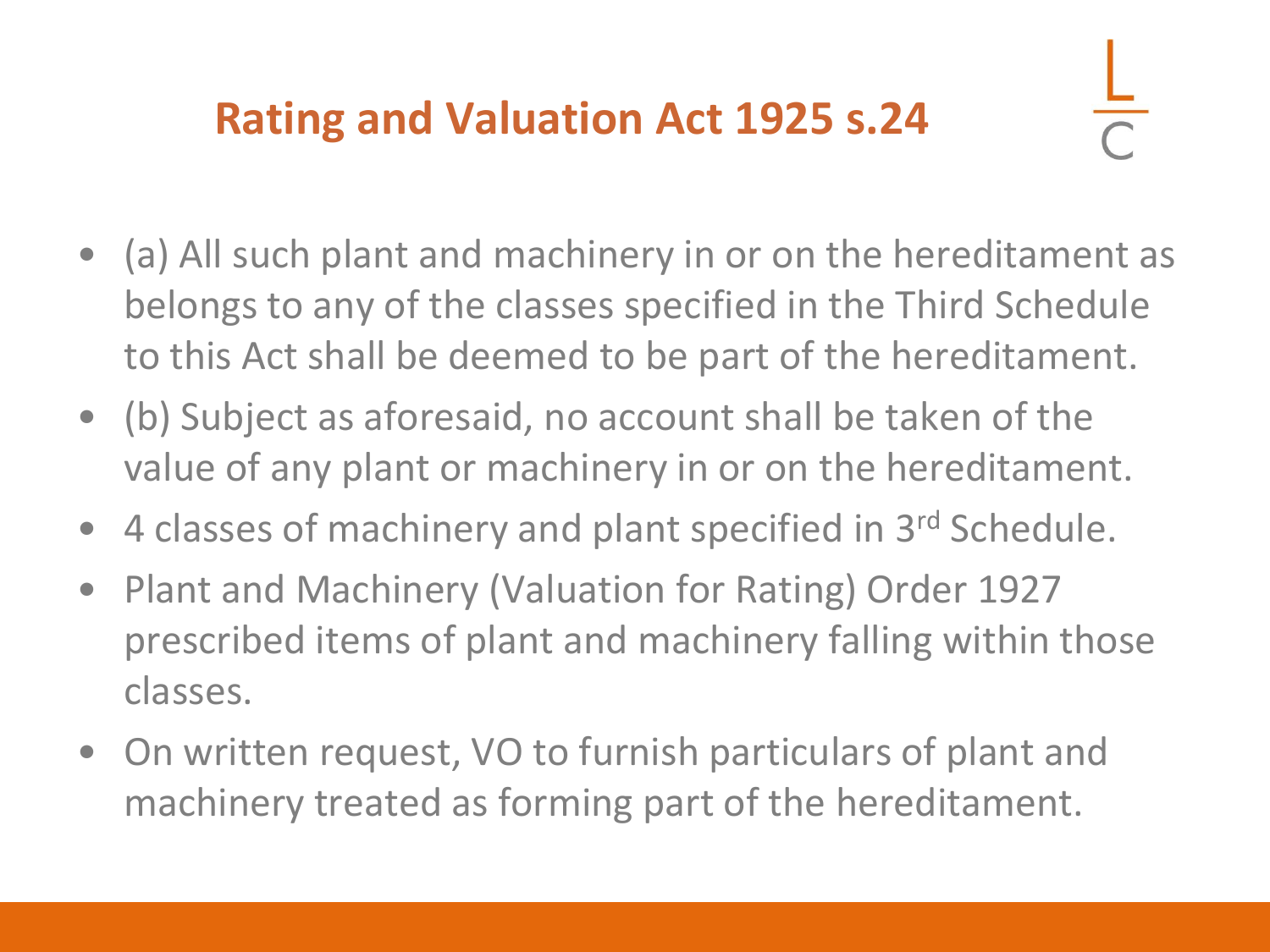## **The Townley Mill case**

- A 'silent' cotton mill contained a variety of 'process' plant and machinery (i.e. within s.24(1)(b)) and other items.
- Issue should presence of 'process' plant and machinery be taken into account in estimating value of premises as a warehouse?
- Answer No, the statute required the presence of the 'process' plant and machinery to be disregarded, otherwise the requirement that "no account" be taken of the value of that plant and machinery would not be satisfied.
- Value of occupation of the mill for the purpose of housing non-rateable plant and machinery must be disregarded.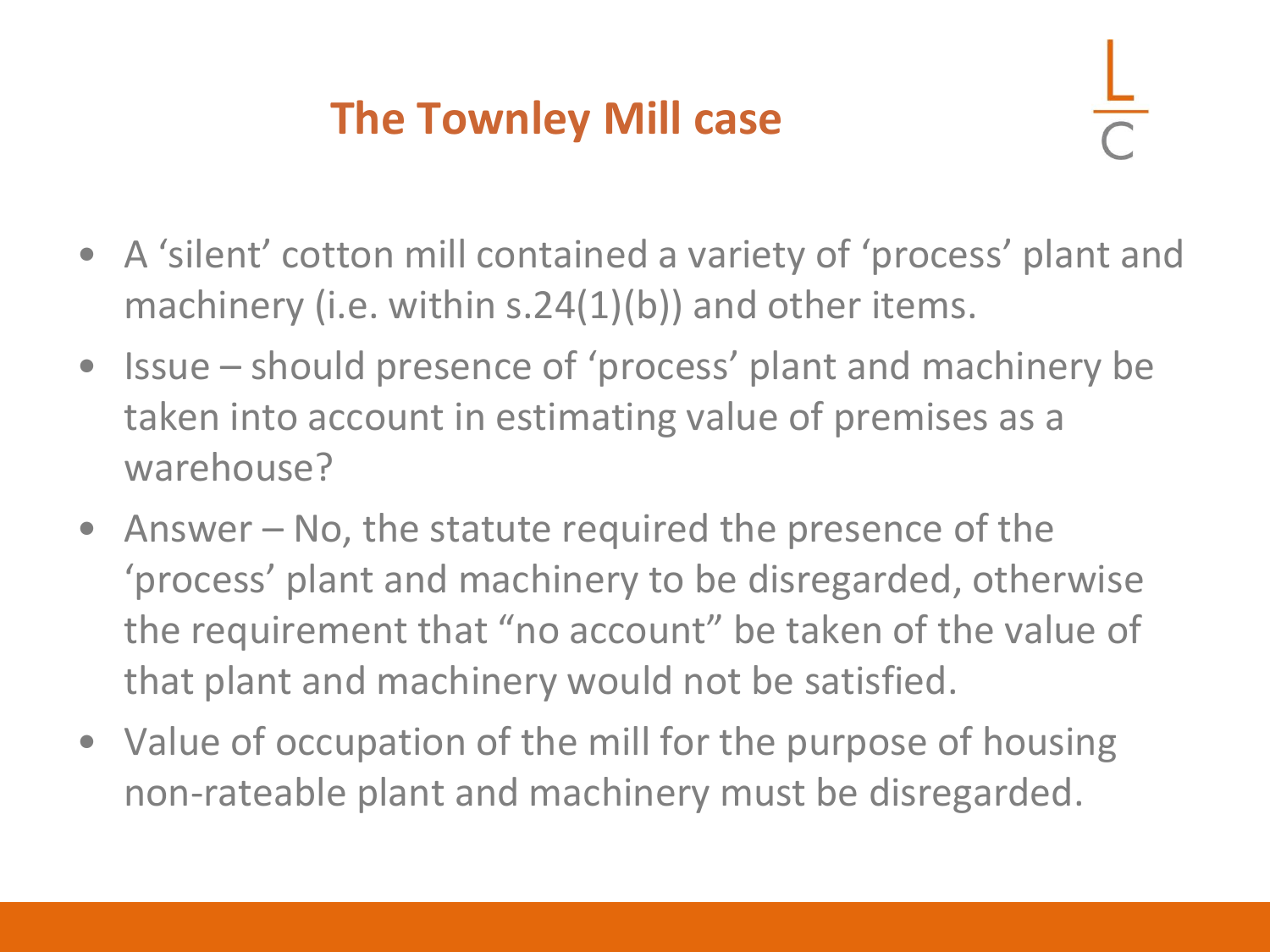## **What is "plant" and "machinery"?**

- There is no statutory definition.
- "Plant" includes "whatever apparatus is used by a business man for carrying on his business, not his stock-in-trade which he buys or makes for sale..." Yarmouth v France (1887) 19 QBD 647.
- "Machinery" implies the application of mechanical means to the attainment of some particular end by the help of natural forces – Chamberlayne v Collins (1894) 70 LT 217.
- There are limits a mobile mezzanine floor was an additional floor to the building – Rogers (VO) v Evans [1990] RVR 186.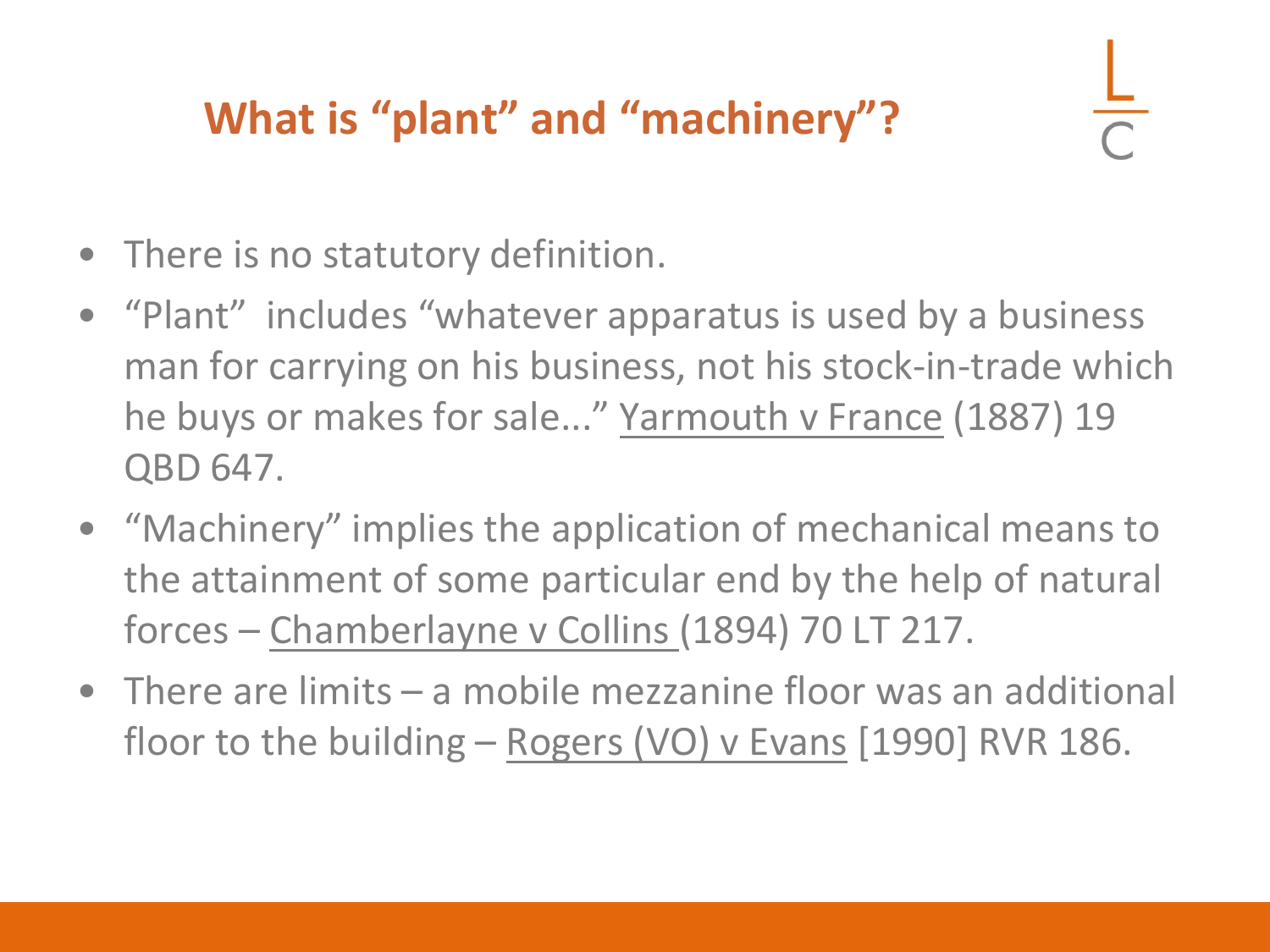## **The Wood Committee**

- Reports of Expert Advisory Committee chaired by Mr Derek Wood CBE QC in 1993 and 1999 (Cm 2170 and Cm 4283).
- Review of law and practice with a view to updating and harmonising rating of plant and machinery throughout UK.
- Underlying conceptual approach of the then existing regulations was soundly based.
- Rateability of plant and machinery should continue to be determined in accordance with 5 rules.
- Committee's recommendations now form basis for Valuation for Rating (Plant and Machinery) (England) Regulations 2000 (as amended).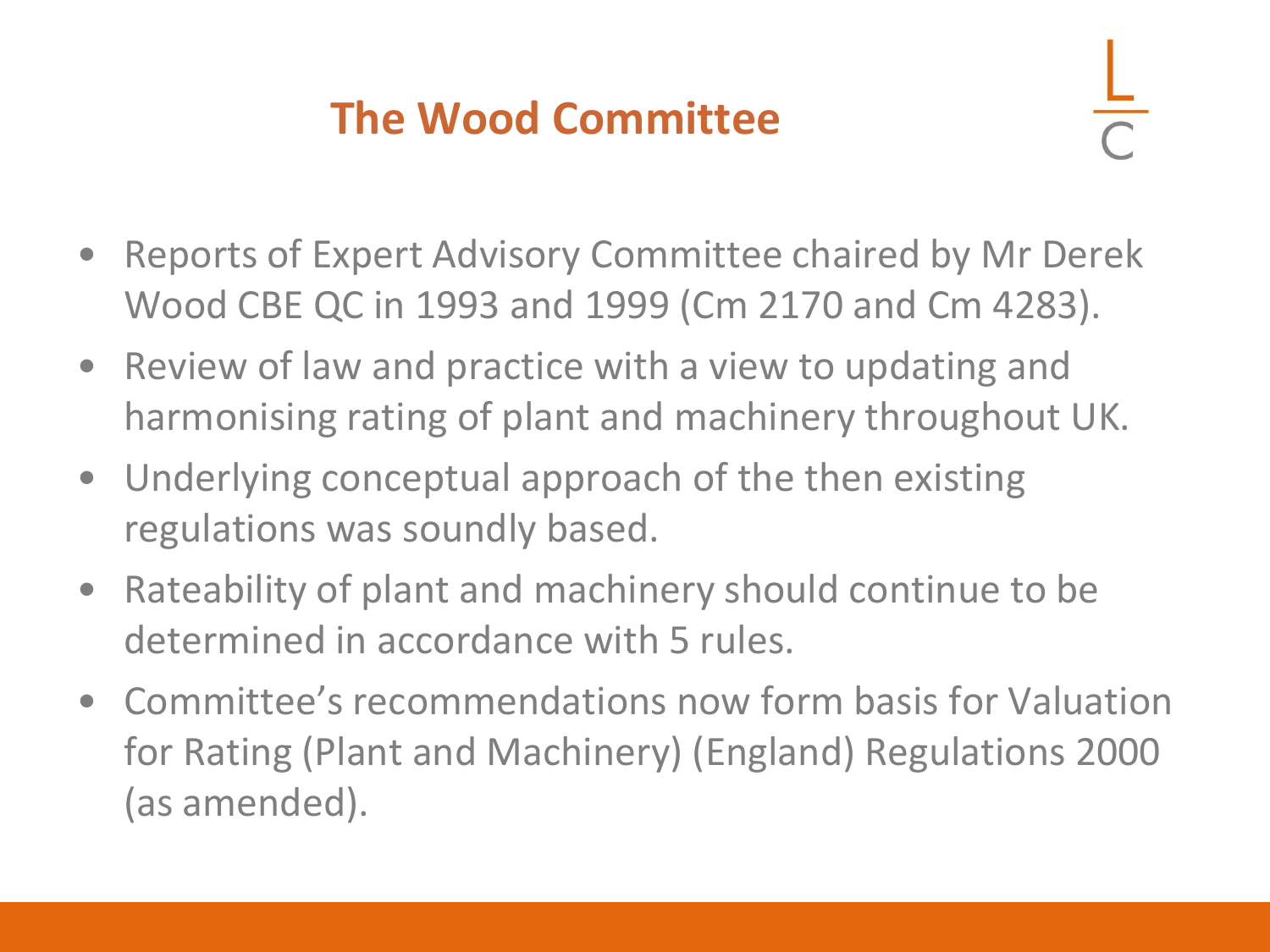## **Wood Committee – 5 rules**

- The land and everything that forms part of it and is attached to it should be assessed.
- Process plant and machinery which can fairly be described as 'tools of the trade' should be exempt within certain limits.
- Such plant and machinery which is or is in the nature of a building or structure or performs the function of such should be deemed to be part of the hereditament.
- Service plant or machinery (sometimes 'motive' plant), and items forming part of the infrastructure of the property should be rated.
- Sensible lines must be drawn in the case of plant and machinery which performs both functions which will indicate exactly how much falls to be rated and how much does not.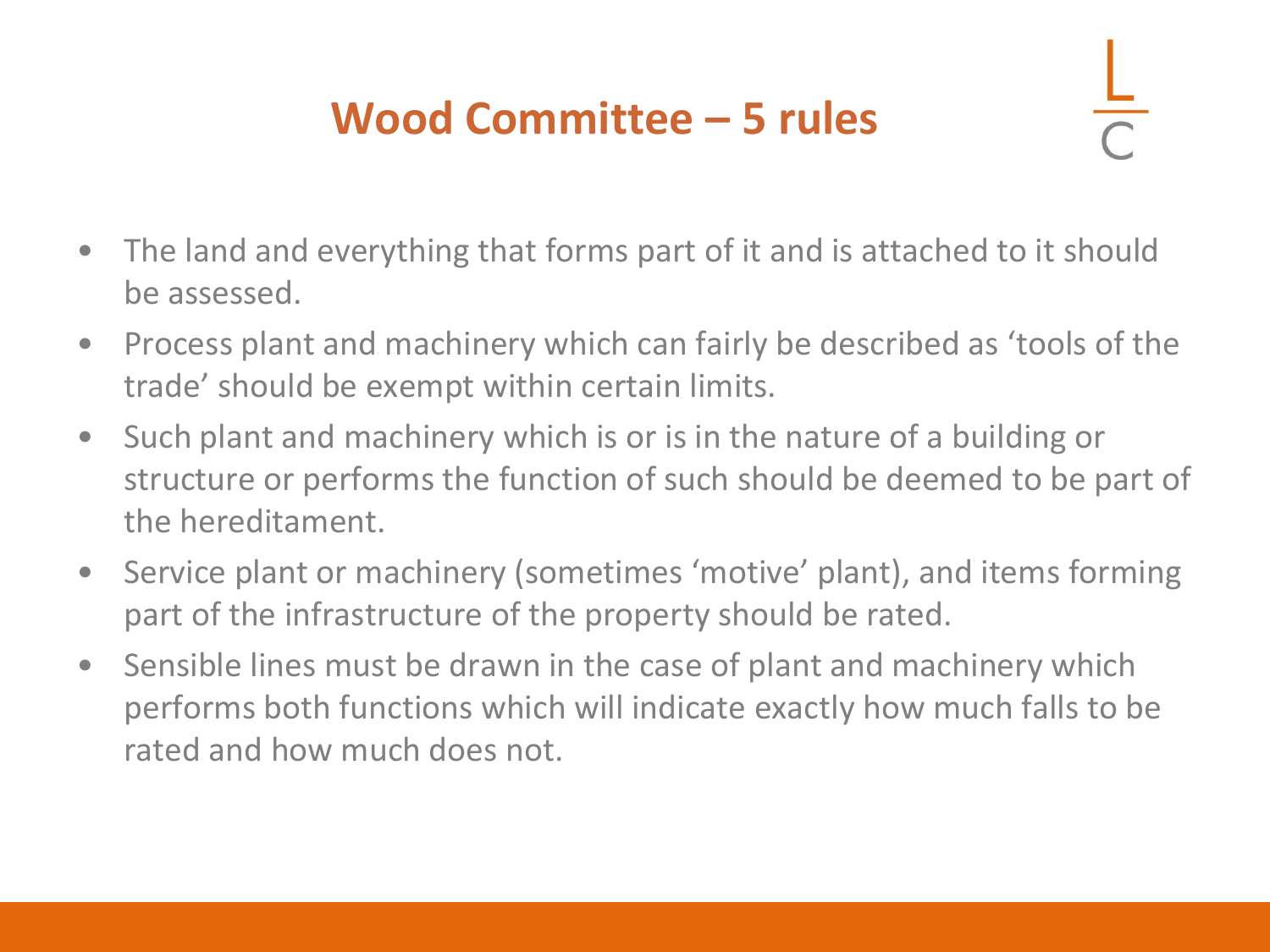#### **The Plant and Machinery Regulations 2000**

- SI 2000 No. 540 (England); SI 2000 No.1097 (W.75) (Wales).
- Made under paragraph  $2(8)$  of  $6<sup>th</sup>$  Schedule to the LGFA 1988.
- Regulation 2.
- *For the purpose of determining the rateable value of a hereditament for any day on or after 1st April 2000, in applying the provisions of sub-paragraphs (1) to (7) of paragraph 2 of Schedule 6 to the Local Government Finance Act 1988–*
- *(a)in relation to a hereditament in or on which there is plant or machinery which belongs to any of the classes set out in the Schedule to these Regulations, the prescribed assumptions are that:*
- *(i)any such plant or machinery is part of the hereditament; and*
- *(ii)the value of any other plant and machinery has no effect on the rent to be estimated as required by paragraph 2(1); and*
- *(b)in relation to any other hereditament, the prescribed assumption is that the value of any plant or machinery has no effect on the rent to be so estimated.*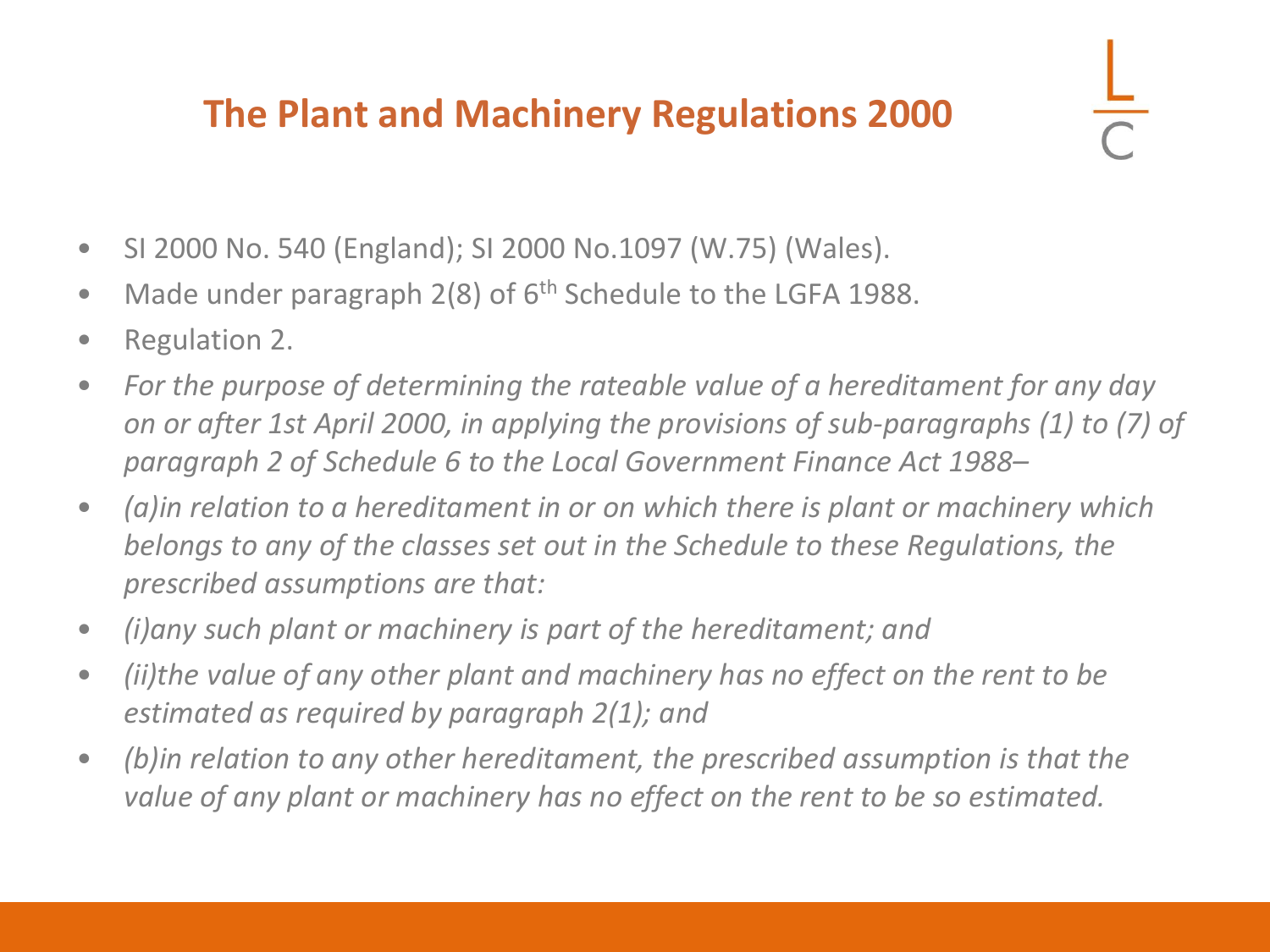#### **The Plant and Machinery Regulations 2000**

- 4 classes of plant and machinery assumed to be part of the hereditament.
- Class 1 plant/machinery used in connection with generation, storage, primary transformation, main transmission of power.
- Class 2 plant/machinery used in connection with services supplied to the hereditament (heating, cooling, lighting etc).
- Class 3 wide variety of infrastructure equipment (railway lines, cables, lifts, conduits, pipelines etc).
- Class 4 wide range of plant and machinery being a or in nature of a building or structure or integral part of such an item.
- All classes are subject to range of exceptions reflecting and giving effect to the 5 rules proposed by the Wood Committee.
- Regulation 3 on written request, VO to supply particulars of plant and machinery assumed to form part of the hereditament.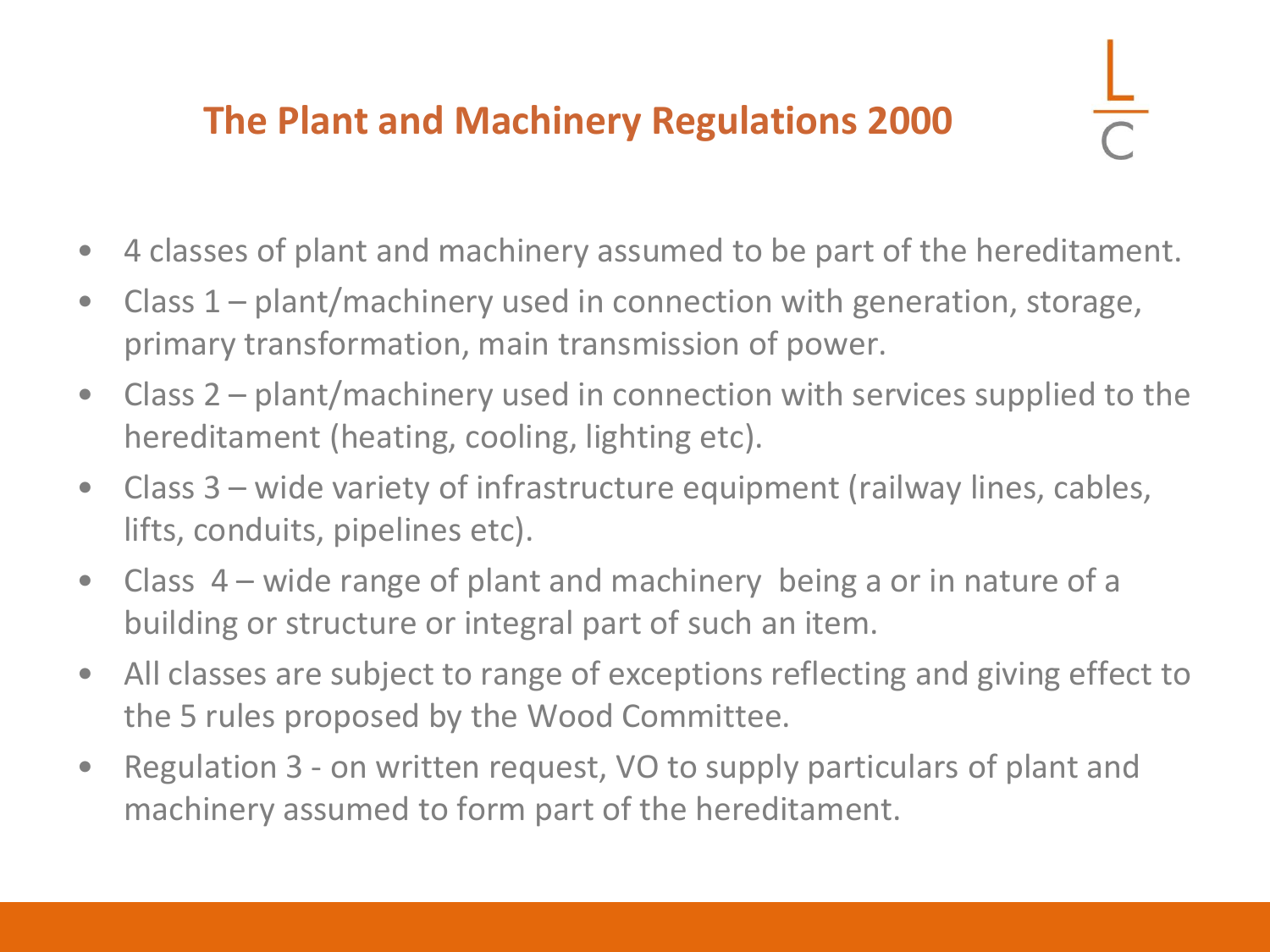# **Berry (VO) v Iceland Foods Limited [2015]**

- Issue the treatment under the 2000 Regulations of the air handling system at Iceland's retail warehouse at Speke Liverpool.
- System designed to maintain store temperature during trading hours at an acceptable level for both functioning of refrigerated cabinets and comfort of staff and customers.
- Temperature range maintained at lower level outside trading hours.
- VTE held system was used mainly in connection with a trade process and so to be assumed to have no effect on hypothetical rent. VO appealed to UT(LC).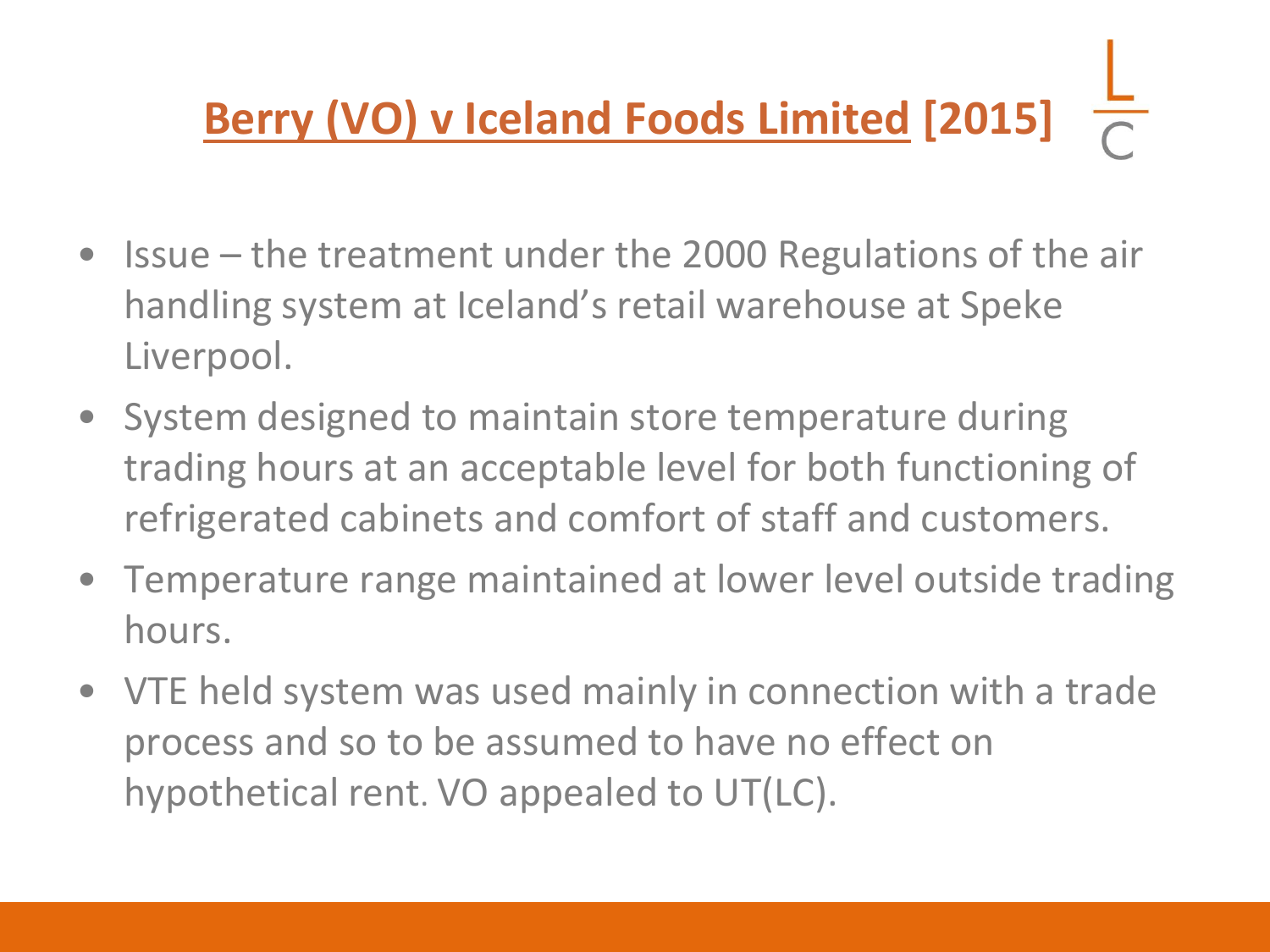## **Berry v Iceland – Issue (1)**

- Class 2 excludes service plant and machinery which is *"used ...in connection with services...as part of manufacturing operations or trade processes".*
- Issue Is the air handling system used as part of a trade process?
- Answer No.
- Full reasoning at [57]-[67].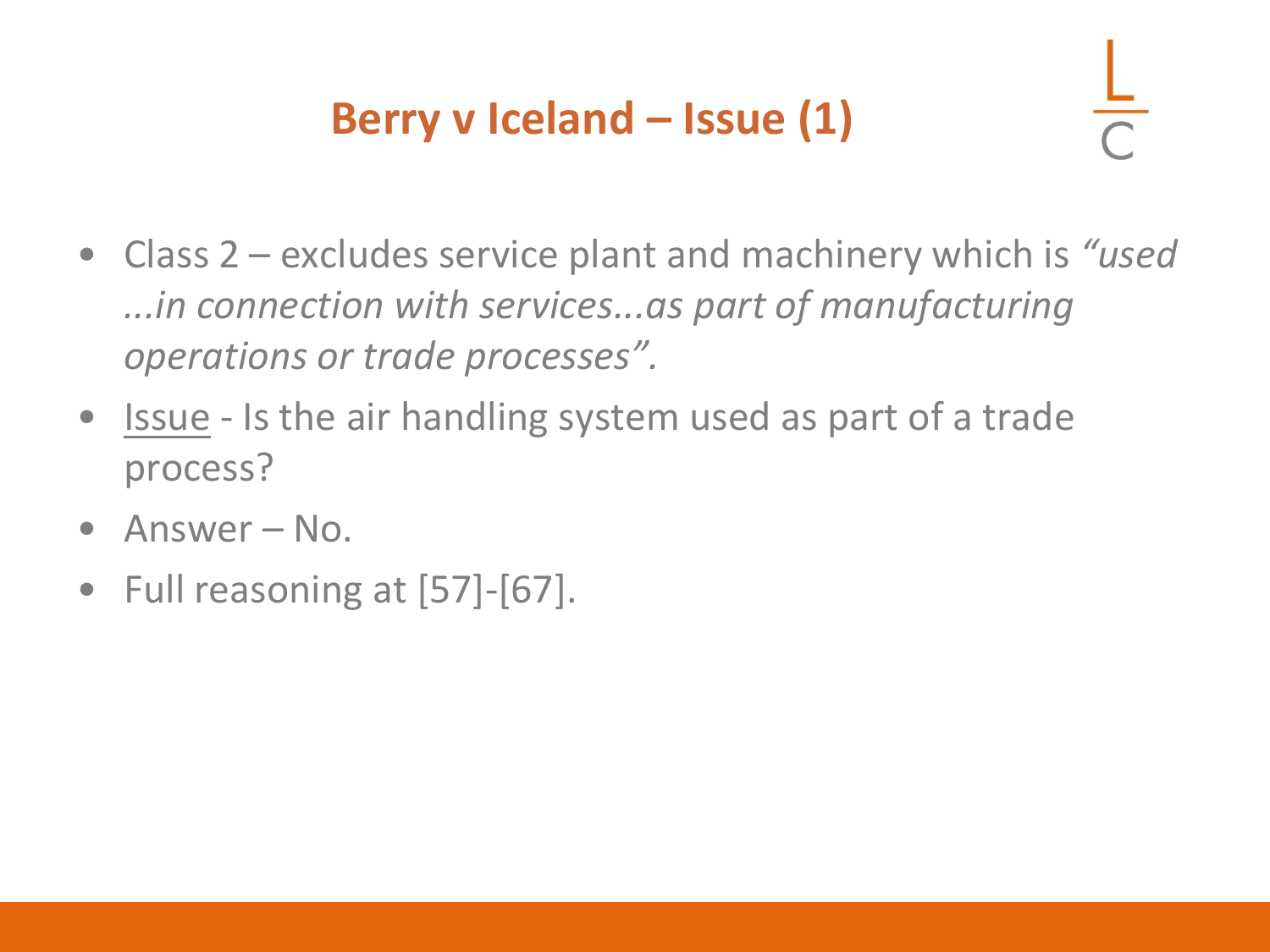## **Berry v Iceland – Issue (1)**

• [65] *....the common defining characteristic of manufacturing operations and trade processes is activity bringing about a transition from one state or condition to another, including by the creation, completion, repair or improvement of the subject matter of that activity. While there may be exceptions, we do not consider that the display or storage of goods in itself could ordinarily be said to involve any trade process. Nor do we consider that the creation of an environment conducive to the display or storage of goods (at least in the context of a retail warehouse) is properly regarded as involving a trade process. The fact that the environment appropriate to the storage and display of the goods of a particular retailer requires more substantial or powerful equipment than is normally found in retail premises does not create a relevant distinction....*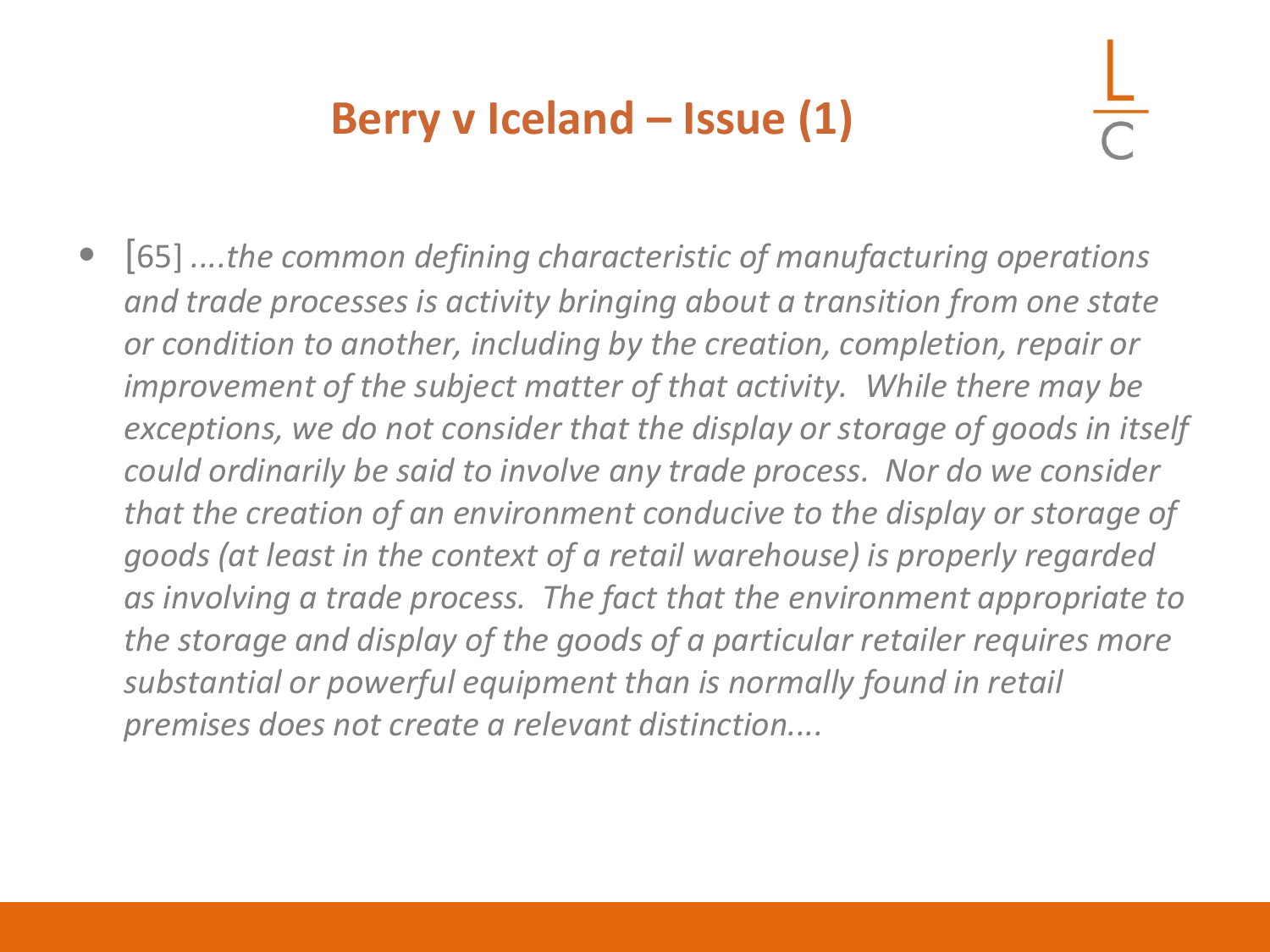## **Berry v Iceland – Issue (2)**

- Class 2 excludes service plant and machinery which is used ...in connection with services *"mainly"* as part of manufacturing operations or trade processes.
- Issue If the system is used as part of a trade process, is it "mainly" so used?
- Answer Yes.
- Full reasoning at [68]-[79].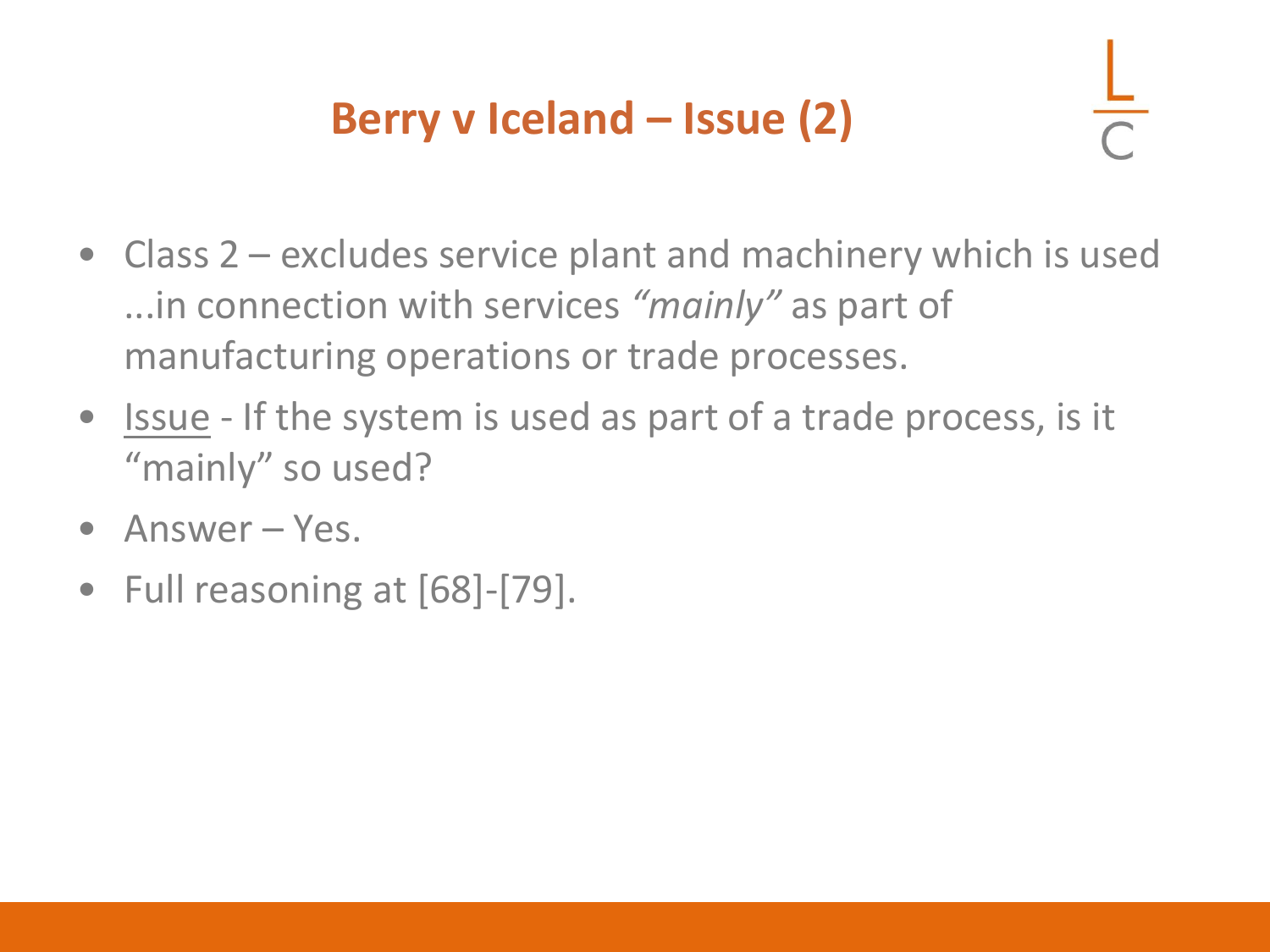## **Berry v Iceland – Issue (2)**

[78] While we accept...that, by design, a balance is maintained between *the needs of the cabinets to be kept at a temperature below 25<sup>º</sup> C and the need to provide a temperature which is comfortable for staff and customers, we accept Mr Parry's evidence that the main technical and operational reason for Iceland's selection of this air handling system is its suitability for the maintenance of an environment in which integral cabinets can operate successfully.* [79] *For these reasons, had we been satisfied that the preservation of the environment within the store at a temperature appropriate to the effective operation of the refrigerated cabinets could properly be described as a trade process, we would have found in Iceland's favour that the air handling system was used in connection with services mainly as part of that trade process.*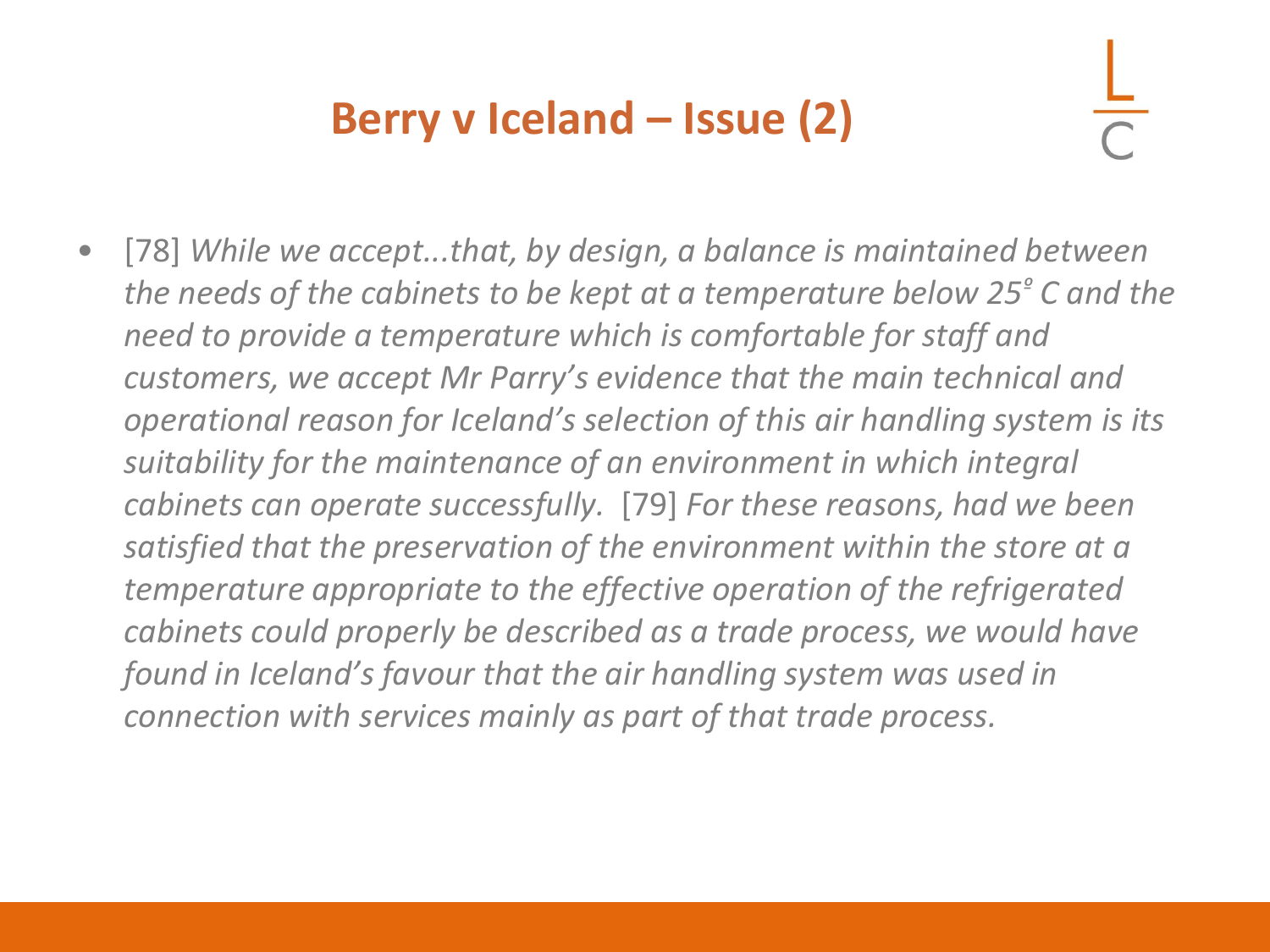## **Berry v Iceland – Issue (3)**

- $\blacksquare$  Issue the rateable value of the hereditament taking account of the presence of the air handling system.
- UT(LC)'s approach –
- [100] It is permissible in law to adopt the contractor's basis of valuation for part only of a hereditament, for the purpose of determining the rateable value of the whole.
- [108] The VO's approach of amortising the cost of installing the air handling system over the period of its economic life was "unrealistic".
- [119] The contractor's basis of valuation was appropriate in the circumstances and the statutory decapitalisation rate should be applied.
- [120]-[123] The evidence did not merit an adjustment at Stage 5.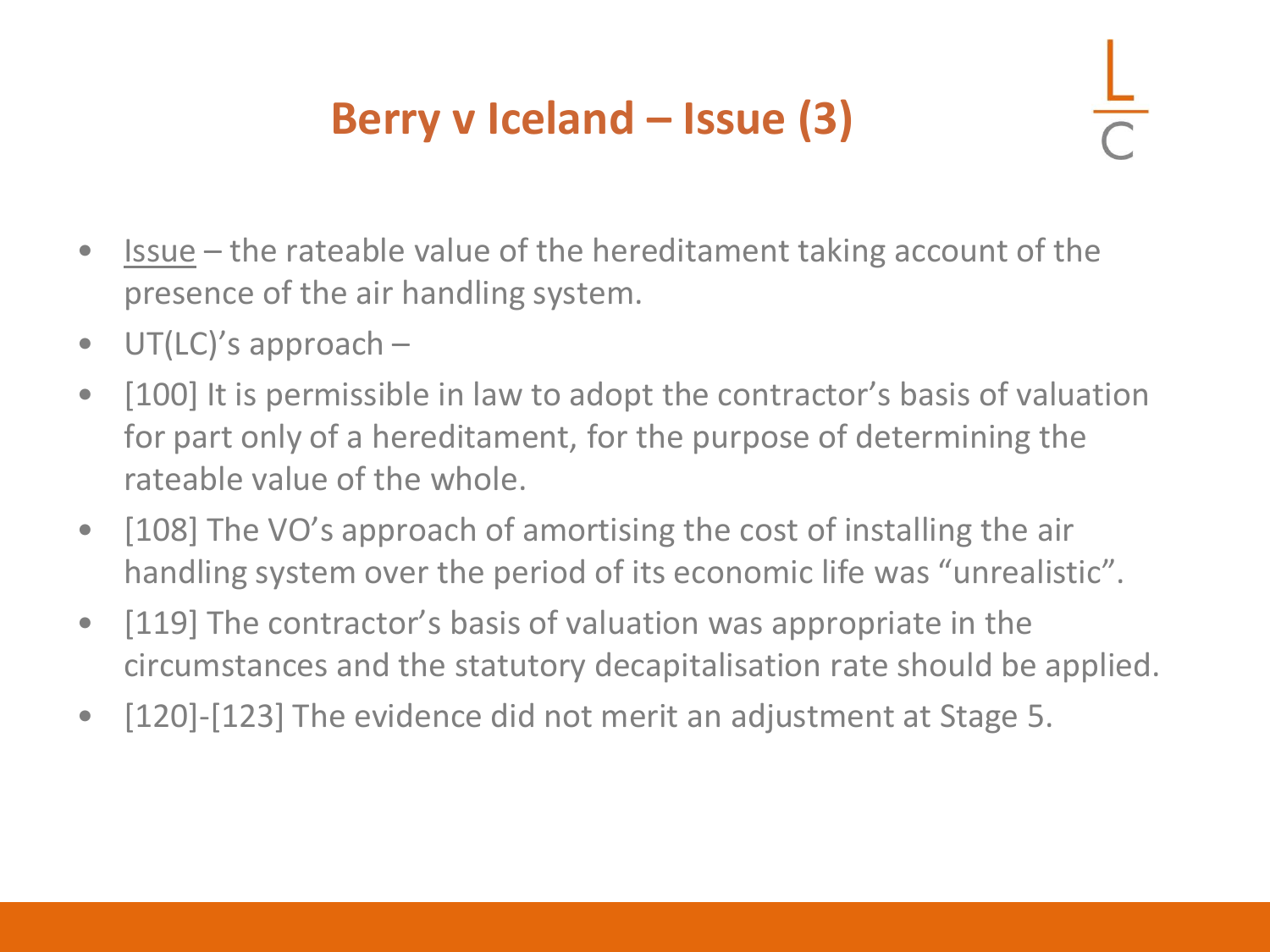## **Berry v Iceland – Issue (3)**

- UT(LC)'s approach is consistent with the VOA Rating Manual (Vol.4 Section 3.7) –
- *...subject to the reliability of the evidence, where the P&M is reflected in the base price/sq.m the direct or comparable rentals approach is normally to be preferred.*
- *Where the P&M is not reflected in the basic price/sq.m it will usually be valued by reference to cost following the contractor's basis of valuation.*